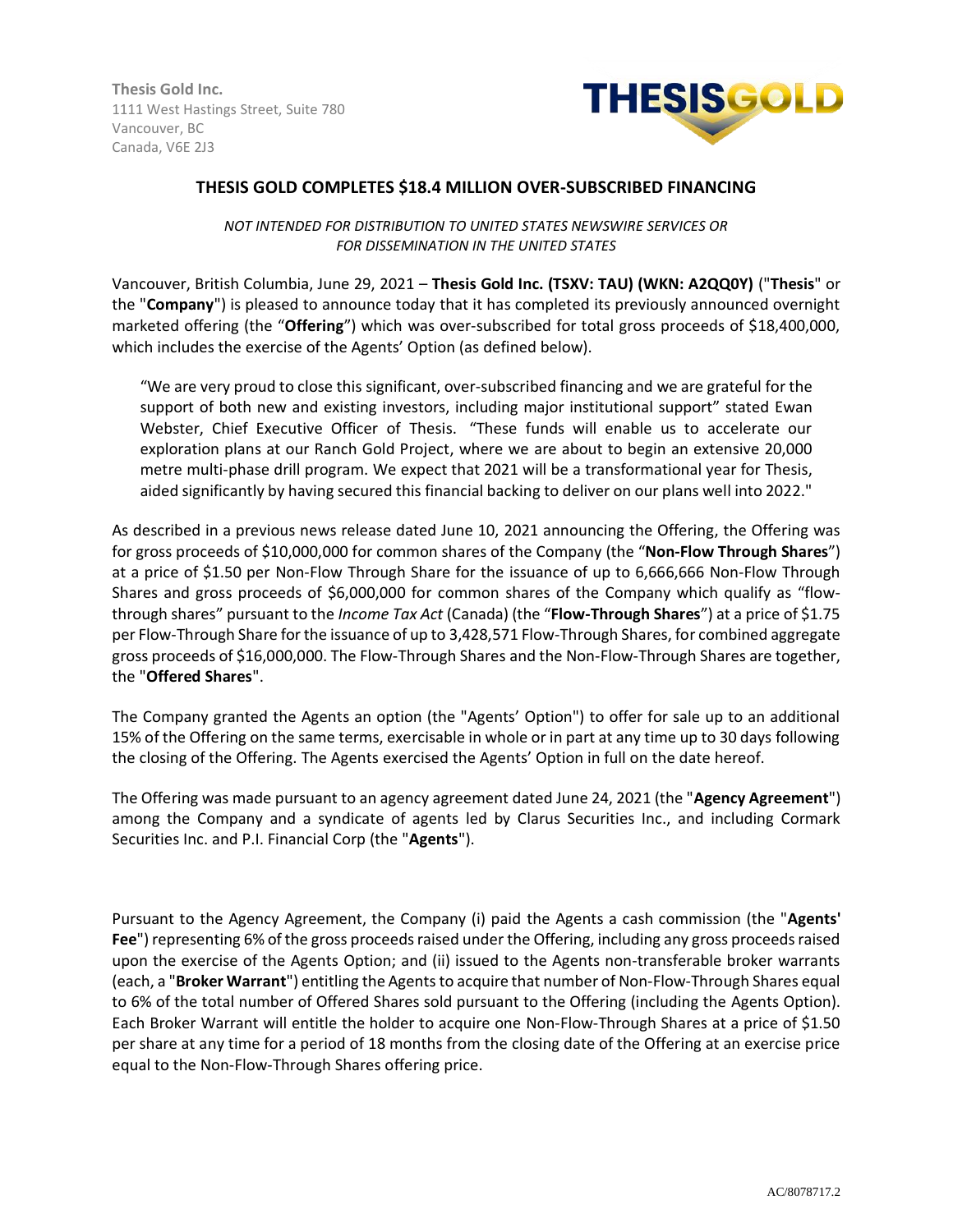The Flow-Through Shares and Non-Flow-Through Shares were issued under the Offering pursuant to a short form prospectus (the "**Prospectus**") dated June 24, 2021 filed in each of British Columbia, Alberta, Ontario, and on a private placement basis in the United States pursuant to an exemption from the registration requirements of the *United States Securities Act of 1933*, as amended (the "**U.S. Securities Act**"), and applicable state securities laws, and by private placement to eligible purchasers resident in jurisdictions other than Canada and the United States.

The Company intends to use the net proceeds of the Offering to fund expenditures at the Company's Ranch Gold exploration project in British Columbia and for general working capital purposes.

*No securities regulatory authority has either approved or disapproved of the contents of this news release. The Offered Shares have not been and will not be registered under the U.S. Securities Act or any state securities laws. Accordingly, the Offered Shares may not be offered or sold within the United States unless registered under the U.S. Securities Act and applicable state securities laws or pursuant to exemptions from the registration requirements of the U.S. Securities Act and applicable state securities laws. This news release does not constitute an offer to sell or a solicitation of an offer to buy any securities of the Company in any jurisdiction in which such offer, solicitation or sale would be unlawful.*

# **About Thesis Gold**

Thesis Gold is a Vancouver based mineral exploration company focused on proving and developing the resource potential of the 178km2 Ranch Gold Project located in the "Golden Horseshoe" area of northern British Columbia, approximately 300 km north of Smithers, B.C.

Further details are available on the Company's website at: https://www.thesisgold.com/

On behalf of the Board of Directors **Thesis Gold Inc.**

"*Ewan Webster*"

Ewan Webster Ph.D., P.Geo. President, CEO and Director

#### **For further information or investor relations inquiries, please contact:**

#### **Dave Burwell**

Vice President The Howard Group Inc. Email: dave@howardgroupinc.com Tel: 403-410-7907 Toll Free: 1-888-221-0915

## **Nick Stajduhar**

Director Thesis Gold Telephone: 780-701-3216 Email: nicks@thesisgold.com